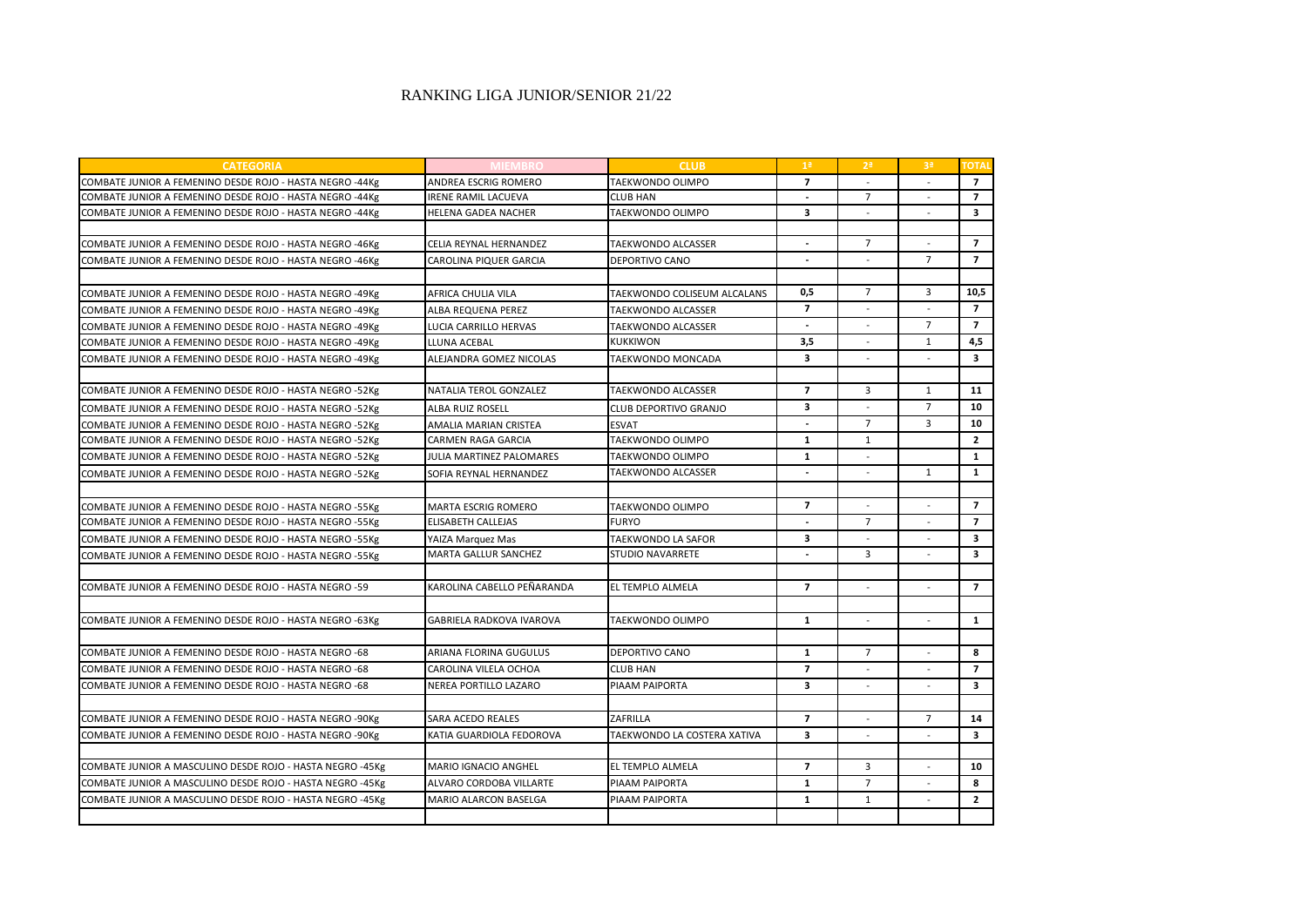| COMBATE JUNIOR A MASCULINO DESDE ROJO - HASTA NEGRO -48Kg  | SERGI TETUAN VAQUER          | TAEKWONDO ALBERIC             | $\overline{7}$           | 7                        |                | 14                      |
|------------------------------------------------------------|------------------------------|-------------------------------|--------------------------|--------------------------|----------------|-------------------------|
| COMBATE JUNIOR A MASCULINO DESDE ROJO - HASTA NEGRO -48Kg  | ALAE ECH-CHAFIY EL BAND      | TAEKWONDO ALCASSER            | $\sim$                   | $\sim$                   | $\overline{7}$ | $\overline{7}$          |
| COMBATE JUNIOR A MASCULINO DESDE ROJO - HASTA NEGRO -48Kg  | PERE MUÑOZ COLL              | TAEKWONDO LA SAFOR            |                          |                          | 3              | $\overline{\mathbf{3}}$ |
| COMBATE JUNIOR A MASCULINO DESDE ROJO - HASTA NEGRO -48Kg  | MARC MEMBRADO TORRENT        | CLUB DEPORTIVO GRANJO         | $\mathbf{3}$             | $\overline{a}$           |                | $\overline{\mathbf{3}}$ |
| COMBATE JUNIOR A MASCULINO DESDE ROJO - HASTA NEGRO -48Kg  | IVAN CARMONA MONTOYO         | TAEKWONDO OLIMPO              | 1,5                      |                          |                | 1,5                     |
|                                                            |                              |                               |                          |                          |                |                         |
| COMBATE JUNIOR A MASCULINO DESDE ROJO - HASTA NEGRO -51Kg  | MIGUEL ANGEL REQUENA PEREZ   | TAEKWONDO ALCASSER            | $\overline{7}$           | $\sim$                   | $\sim$         | $\overline{7}$          |
| COMBATE JUNIOR A MASCULINO DESDE ROJO - HASTA NEGRO -51Kg  | PAU JURADO OLIVER            | PIAAM PAIPORTA                | $\overline{\phantom{a}}$ | $\overline{7}$           |                | $\overline{7}$          |
| COMBATE JUNIOR A MASCULINO DESDE ROJO - HASTA NEGRO -51Kg  | DAVID BAVIERA MIRANDA        | PIAAM PAIPORTA                | 0,5                      | $\overline{3}$           | $\sim$         | 3,5                     |
|                                                            |                              |                               |                          |                          |                |                         |
| COMBATE JUNIOR A MASCULINO DESDE ROJO - HASTA NEGRO -55Kg  | PEPE ORTIZ GARCÍA            | CLUB DEPORTIVO GRANJO         | $\overline{7}$           | $\sim$                   | $7^{\circ}$    | 14                      |
| COMBATE JUNIOR A MASCULINO DESDE ROJO - HASTA NEGRO -55Kg  | RAFAEL GARCIA RODRIGUEZ      | PIAAM PAIPORTA                | 0,5                      | $\overline{7}$           |                | 7,5                     |
| COMBATE JUNIOR A MASCULINO DESDE ROJO - HASTA NEGRO -55Kg  | ALEJANDRO CIRES MUÑOZ        | TAEKWONDO SAN VICENTE RASPEIG | 1,5                      | 3                        |                | 4,5                     |
| COMBATE JUNIOR A MASCULINO DESDE ROJO - HASTA NEGRO -55Kg  | <b>GERMAN CANET ESCUDERO</b> | DEPORTIVO CANO                |                          | $\mathbf{1}$             |                | $\mathbf{1}$            |
| COMBATE JUNIOR A MASCULINO DESDE ROJO - HASTA NEGRO -55Kg  | ROBERTO RAMOS GONZALEZ       | DEPORTIVO CANO                | $\sim$                   | 1                        | $\sim$         | $\mathbf{1}$            |
|                                                            |                              |                               |                          |                          |                |                         |
| COMBATE JUNIOR A MASCULINO DESDE ROJO - HASTA NEGRO -59Kg  | EDGAR SANCHIS DESCALS        | TAEKWONDO GARRUT              | $\overline{7}$           |                          |                | $\overline{7}$          |
| COMBATE JUNIOR A MASCULINO DESDE ROJO - HASTA NEGRO -59Kg  | CHRISTIAN VIVES SANZ         | TAEKWONDO ALCASSER            |                          | $\overline{7}$           |                | $\overline{7}$          |
| COMBATE JUNIOR A MASCULINO DESDE ROJO - HASTA NEGRO -59Kg  | ADRIAN MANZANEQUE ROCA       | PIAAM PAIPORTA                | 0,5                      | $\overline{3}$           | $\sim$         | 3,5                     |
| COMBATE JUNIOR A MASCULINO DESDE ROJO - HASTA NEGRO -59Kg  | <b>ALEX TENA BARRIOS</b>     | <b>CLUB HAN</b>               | 1,5                      | 1                        |                | 2,5                     |
| COMBATE JUNIOR A MASCULINO DESDE ROJO - HASTA NEGRO -59Kg  | <b>RUBENS ATHIT ATTAL</b>    | C.D. ESCLAVAS                 |                          | 1                        | $\sim$         | $\mathbf{1}$            |
|                                                            |                              |                               |                          |                          |                |                         |
| COMBATE JUNIOR A MASCULINO DESDE ROJO - HASTA NEGRO -63    | JOSE JAIME ZAFRILLA SEGURA   | ZAFRILLA                      | $\overline{7}$           | $\overline{7}$           | $\Omega$       | 14                      |
|                                                            |                              |                               |                          |                          |                |                         |
| COMBATE JUNIOR A MASCULINO DESDE ROJO - HASTA NEGRO -68    | RAUL TUDOR FLORIAN           | <b>DO CHANG</b>               | $\overline{\phantom{a}}$ | 3,5                      | $\overline{7}$ | 10,5                    |
| COMBATE JUNIOR A MASCULINO DESDE ROJO - HASTA NEGRO -68    | JUAN MANUEL SANCHEZ GARCIA   | PIAAM PAIPORTA                |                          | $\overline{3}$           |                | $\mathbf{3}$            |
| COMBATE JUNIOR A MASCULINO DESDE ROJO - HASTA NEGRO -68    | <b>CARLOS PARDO SIRVENT</b>  | JUDELDA                       | $\overline{\phantom{0}}$ |                          | 3              | $\overline{\mathbf{3}}$ |
| COMBATE JUNIOR A MASCULINO DESDE ROJO - HASTA NEGRO -68    | DAVID BALDRES GIL            | <b>TAEKWONDO ALCASSER</b>     | 1,5                      | 1                        | $\sim$         | 2,5                     |
|                                                            |                              |                               |                          |                          |                |                         |
| COMBATE JUNIOR A MASCULINO DESDE ROJO - HASTA NEGRO -73Kg  | ENRIC SALVADOR MARTÍNEZ      | CLUB DEPORTIVO GRANJO         | 3,5                      | $\overline{a}$           | $\overline{7}$ | 10,5                    |
| COMBATE JUNIOR A MASCULINO DESDE ROJO - HASTA NEGRO -73Kg  | JORDI LLINARES SANCHEZ       | ORHUM TAO                     | $\overline{7}$           |                          | 3              | 10                      |
| COMBATE JUNIOR A MASCULINO DESDE ROJO - HASTA NEGRO -73Kg  | JORGE JUAN GONZALEZ GOMEZ    | <b>CLUB TAEKWONDO NIKO</b>    | $\overline{\mathbf{3}}$  | $\sim$                   | $\sim$         | $\overline{\mathbf{3}}$ |
|                                                            |                              |                               |                          |                          |                |                         |
| COMBATE JUNIOR A MASCULINO DESDE ROJO - HASTA NEGRO -78    | ALEJANDRO MARTÍN SÁNCHEZ     | <b>ESVAT</b>                  | $\overline{7}$           | $\overline{a}$           | $\overline{7}$ | 14                      |
| COMBATE JUNIOR A MASCULINO DESDE ROJO - HASTA NEGRO -78    | <b>VICTOR BERONA</b>         | <b>ESVAT</b>                  | $\overline{\phantom{a}}$ | $\mathbf{1}$             | 1              | $\overline{2}$          |
| COMBATE JUNIOR A MASCULINO DESDE ROJO - HASTA NEGRO -78    | RAFAEL LAGARDERA SANCHIS     | DO CHANG                      | $\overline{\phantom{a}}$ |                          | 3              | $\overline{\mathbf{3}}$ |
|                                                            |                              |                               |                          |                          |                |                         |
| COMBATE JUNIOR A MASCULINO DESDE ROJO - HASTA NEGRO -120Kg | FRANC MARTINEZ SANCHEZ       | <b>FABRA SPORT</b>            | 3                        | $\overline{\phantom{a}}$ |                | 3                       |
| COMBATE JUNIOR A MASCULINO DESDE ROJO - HASTA NEGRO -120Kg | <b>ERIC BYELOUS</b>          | TAEKWONDO ALBERIC             | $\mathbf{1}$             |                          |                | $\mathbf{1}$            |
| COMBATE JUNIOR A MASCULINO DESDE ROJO - HASTA NEGRO -120Kg | LLUIS HERRERO ROMERO         | TAEKWONDO ALBERIC             | $\mathbf{1}$             |                          |                | $\mathbf{1}$            |
| <b>CATEGORIA</b>                                           |                              | <b>CLUB</b>                   | 1 <sup>a</sup>           | 2 <sup>a</sup>           | 3 <sup>a</sup> | <b>OTA</b>              |
| COMBATE SENIOR A FEMENINO DESDE ROJO - HASTA NEGRO -49Kg   | ANDREA MENGUAL               | TAEKWONDO LA SAFOR            | $\sim$                   | $\sim$                   | $7^{\circ}$    | $\overline{7}$          |
|                                                            |                              |                               |                          |                          |                |                         |
| COMBATE SENIOR A FEMENINO DESDE ROJO - HASTA NEGRO -53Kg   | PAULA PASTOR                 | <b>TAYKO</b>                  | $\sim$                   | $\overline{\mathbf{3}}$  | $\overline{7}$ | 10                      |
|                                                            |                              |                               |                          |                          |                |                         |
| COMBATE SENIOR A FEMENINO DESDE ROJO - HASTA NEGRO -53Kg   | BLANCA LUNA SANCHEZ OLMO     | PIAAM PAIPORTA                | $\overline{\phantom{a}}$ | $\overline{7}$           |                | $\overline{7}$          |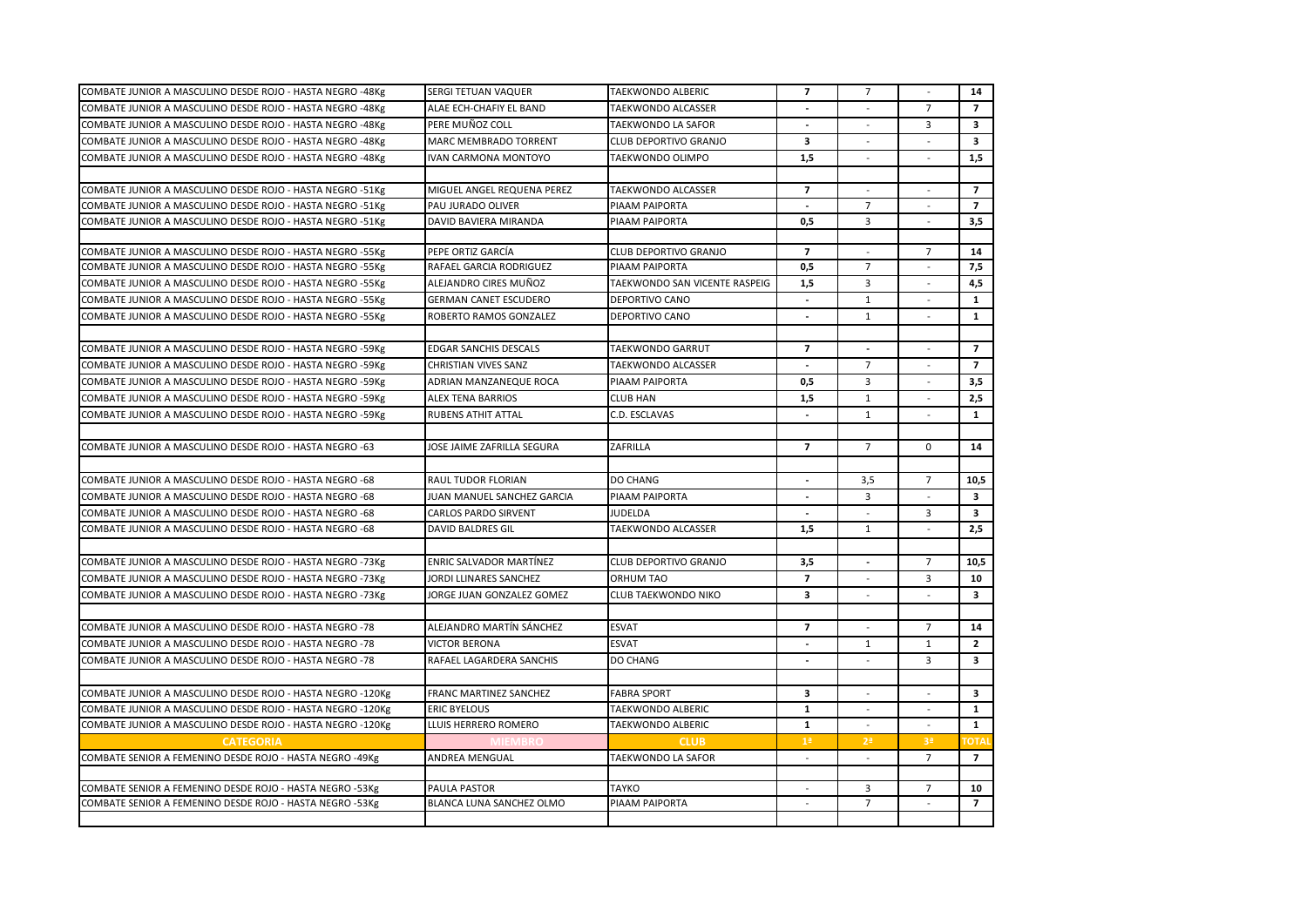|                                                            | <b>MARINA</b>                  | <b>TAEKWONDO LA SAFOR</b> | $\overline{7}$           |                          |                          | $\overline{7}$          |
|------------------------------------------------------------|--------------------------------|---------------------------|--------------------------|--------------------------|--------------------------|-------------------------|
| COMBATE SENIOR A FEMENINO DESDE ROJO - HASTA NEGRO -57Kg   |                                |                           |                          | $\overline{7}$           |                          |                         |
| COMBATE SENIOR A FEMENINO DESDE ROJO - HASTA NEGRO -57Kg   | AMPORN DUANGJAN ATTAL          | C.D. ESCLAVAS             |                          |                          |                          | $\overline{7}$          |
| COMBATE SENIOR A FEMENINO DESDE ROJO - HASTA NEGRO -57Kg   | ALBA VALLS MICO                | <b>TAEKWONDO GARRUT</b>   |                          |                          | $\overline{7}$           | $\overline{7}$          |
|                                                            |                                |                           |                          |                          |                          |                         |
| COMBATE SENIOR A FEMENINO DESDE ROJO - HASTA NEGRO -62Kg   | ANGELA MARIA                   | UNIVERSIDAD DE ALICANTE   | $\overline{7}$           |                          |                          | $\overline{7}$          |
|                                                            |                                |                           |                          |                          |                          |                         |
| COMBATE SENIOR A FEMENINO DESDE ROJO - HASTA NEGRO -67Kg   | VANESSA SHESTOPALKA            | AL MOO KWAN ALGEMESI      | $\overline{7}$           |                          |                          | $\overline{7}$          |
| COMBATE SENIOR A FEMENINO DESDE ROJO - HASTA NEGRO -67Kg   | KOTRYNA SIPARYTE               | <b>STUDIO NAVARRETE</b>   | $\overline{\phantom{a}}$ | $\overline{7}$           | $\overline{\phantom{a}}$ | $\overline{7}$          |
|                                                            |                                |                           |                          |                          |                          |                         |
| COMBATE SENIOR A FEMENINO DESDE ROJO - HASTA NEGRO -73Kg   | PALMIRA TATAY LOPEZ            | TAEKWONDO OLIMPO          | $\overline{7}$           |                          |                          | $\overline{7}$          |
|                                                            |                                |                           |                          |                          |                          |                         |
| COMBATE SENIOR A MASCULINO DESDE ROJO - HASTA NEGRO -54Kg  | <b>QUIQUE TALENS GRAU</b>      | TAEKWONDO GARRUT          |                          | $\overline{7}$           |                          | $\overline{7}$          |
|                                                            |                                |                           |                          |                          |                          |                         |
| COMBATE SENIOR A MASCULINO DESDE ROJO - HASTA NEGRO -58Kg  | DAVID FERNANDEZ LOMAS          | TAEKWONDO OLIMPO          | $\overline{7}$           |                          |                          | $\overline{7}$          |
|                                                            |                                |                           |                          |                          |                          |                         |
| COMBATE SENIOR A MASCULINO DESDE ROJO - HASTA NEGRO -63Kg  | NICOLAS SANCHEZ OLMO           | TAEKWONDO OLIMPO          | $\overline{7}$           | $\sim$                   | $\overline{\phantom{a}}$ | $\overline{7}$          |
| COMBATE SENIOR A MASCULINO DESDE ROJO - HASTA NEGRO -63Kg  | HECTOR ALMUDEVER FEBRER        | <b>TAEKWONDO ALCASSER</b> |                          | $\overline{7}$           |                          | $\overline{7}$          |
| COMBATE SENIOR A MASCULINO DESDE ROJO - HASTA NEGRO -63Kg  | KEVIN VILLANUEVA VILLANUEVA    | <b>FABRA SPORT</b>        | $\sim$                   | $\mathbf{1}$             | $\overline{a}$           | $\mathbf{1}$            |
|                                                            |                                |                           |                          |                          |                          |                         |
|                                                            |                                |                           |                          |                          |                          |                         |
| COMBATE SENIOR A MASCULINO DESDE ROJO - HASTA NEGRO -68Kg  | FRANC MALLOL SORIANO           | CLUB DEPORTIVO GRANJO     |                          | 1,5                      |                          | 1,5                     |
|                                                            |                                |                           |                          |                          |                          |                         |
| COMBATE SENIOR A MASCULINO DESDE ROJO - HASTA NEGRO -74Kg  | CESAR MANZANO ESTEBAN          | TAEKWONDO OLIMPO          | $\overline{7}$           |                          |                          | $\overline{7}$          |
|                                                            |                                |                           |                          |                          |                          |                         |
| COMBATE SENIOR A MASCULINO DESDE ROJO - HASTA NEGRO -80Kg  | <b>IVAN FERNANDEZ TABOADA</b>  | <b>DEPORTIVO CANO</b>     | 3                        | $\overline{7}$           | $\overline{7}$           | 17                      |
| COMBATE SENIOR A MASCULINO DESDE ROJO - HASTA NEGRO -80Kg  | PABLO NAVARRO ALAMO            | TAEKWONDO MONCADA         | $\overline{7}$           | 3                        |                          | 10                      |
| COMBATE SENIOR A MASCULINO DESDE ROJO - HASTA NEGRO -80Kg  | <b>BORJA MARTIN BRUN</b>       | <b>TAYKO</b>              | $\overline{a}$           | $\mathbf{1}$             |                          | $\mathbf{1}$            |
|                                                            |                                |                           |                          |                          |                          |                         |
| COMBATE SENIOR A MASCULINO DESDE ROJO - HASTA NEGRO -87Kg  | PABLO PITARCH FONT             | <b>CLUB HAN</b>           |                          | 0,5                      | $\overline{7}$           | 7,5                     |
| COMBATE SENIOR A MASCULINO DESDE ROJO - HASTA NEGRO -87Kg  | PABLO LOPEZ IBORRA             | UNIVERSIDAD DE ALICANTE   | $\overline{7}$           | $\overline{\phantom{a}}$ | $\overline{\phantom{a}}$ | $\overline{7}$          |
| COMBATE SENIOR A MASCULINO DESDE ROJO - HASTA NEGRO -87Kg  | PABLO CABEZUELO PRADAS         | <b>DEPORTIVO CANO</b>     | 3                        | $\overline{\phantom{a}}$ |                          | 3                       |
|                                                            |                                |                           |                          |                          |                          |                         |
|                                                            |                                |                           |                          |                          |                          |                         |
| COMBATE SENIOR A MASCULINO DESDE ROJO - HASTA NEGRO -120Kg | FRANCISCO MAÑOGIL ANDREU       | <b>DRACO KWAN</b>         |                          | $\overline{7}$           | $\mathbf{1}$             | 8                       |
| COMBATE SENIOR A MASCULINO DESDE ROJO - HASTA NEGRO -120Kg | ADRIAN FUIXENCH CONEJERO       | TAEKWONDO LA SAFOR        |                          | $\mathbf 0$              | $\overline{7}$           | $\overline{7}$          |
| COMBATE SENIOR A MASCULINO DESDE ROJO - HASTA NEGRO -120Kg | <b>ISAAC JORDAN REBATE</b>     | <b>TAEKWONDO FAMCAT</b>   | $\overline{7}$           | $\sim$                   |                          | $\overline{7}$          |
| COMBATE SENIOR A MASCULINO DESDE ROJO - HASTA NEGRO -120Kg | ALEJANDRO CARRASCO BALLESTEROS | SAMARUCS                  |                          |                          | 3                        | 3                       |
| <b>CATEGORIA</b>                                           |                                | <b>CLUB</b>               | 1 <sup>a</sup>           | 2 <sup>a</sup>           | 3ª                       | <b>TOTA</b>             |
| COMBATE JUNIOR B FEMENINO DESDE VERDE - HASTA AZUL -44Kg   | NEREA GARCIA PEREZ             | <b>FABRA SPORT</b>        | 3                        | $\sim$                   | $\sim$                   | $\overline{\mathbf{3}}$ |
| COMBATE JUNIOR B FEMENINO DESDE VERDE - HASTA AZUL -44Kg   | ALIDA BATALLER GARCIA          | <b>TAEKWONDO ALBERIC</b>  | $\mathbf{1}$             |                          |                          | $\mathbf{1}$            |
|                                                            |                                |                           |                          |                          |                          |                         |
| COMBATE JUNIOR B FEMENINO DESDE VERDE - HASTA AZUL -49Kg   | <b>NURIA BARRERA GIL</b>       | <b>CLUB HAN</b>           | $\overline{7}$           |                          | $\overline{7}$           | 14                      |
| COMBATE JUNIOR B FEMENINO DESDE VERDE - HASTA AZUL -49Kg   | AHLEM OUADI LEMRINI            | PIAAM PAIPORTA            |                          | $\overline{7}$           |                          | $\overline{7}$          |
| COMBATE JUNIOR B FEMENINO DESDE VERDE - HASTA AZUL -49Kg   | <b>GALA RIERA MAIRAL</b>       | <b>ORHUM TAO</b>          | $\overline{3}$           | $\overline{a}$           |                          | $\overline{\mathbf{3}}$ |
|                                                            |                                |                           |                          |                          |                          |                         |
| COMBATE JUNIOR B FEMENINO DESDE VERDE - HASTA AZUL -55Kg   | NATHALIE ILONA THIJS           | <b>TAYKO</b>              |                          | $\overline{7}$           | 3                        | 10                      |
| COMBATE JUNIOR B FEMENINO DESDE VERDE - HASTA AZUL -55Kg   | SANDRA PEREZ LECHUGA           | DEPORTIVO CANO            | 3,5                      |                          | $\mathbf{1}$             | 4,5                     |
|                                                            |                                |                           |                          |                          |                          |                         |
| COMBATE JUNIOR B FEMENINO DESDE VERDE - HASTA AZUL -63Kg   | DANIELA ARBIOL QUILIS          | EL TEMPLO ALMELA          | $\overline{7}$           |                          | $\sim$                   | $\overline{7}$          |
|                                                            |                                |                           |                          |                          |                          |                         |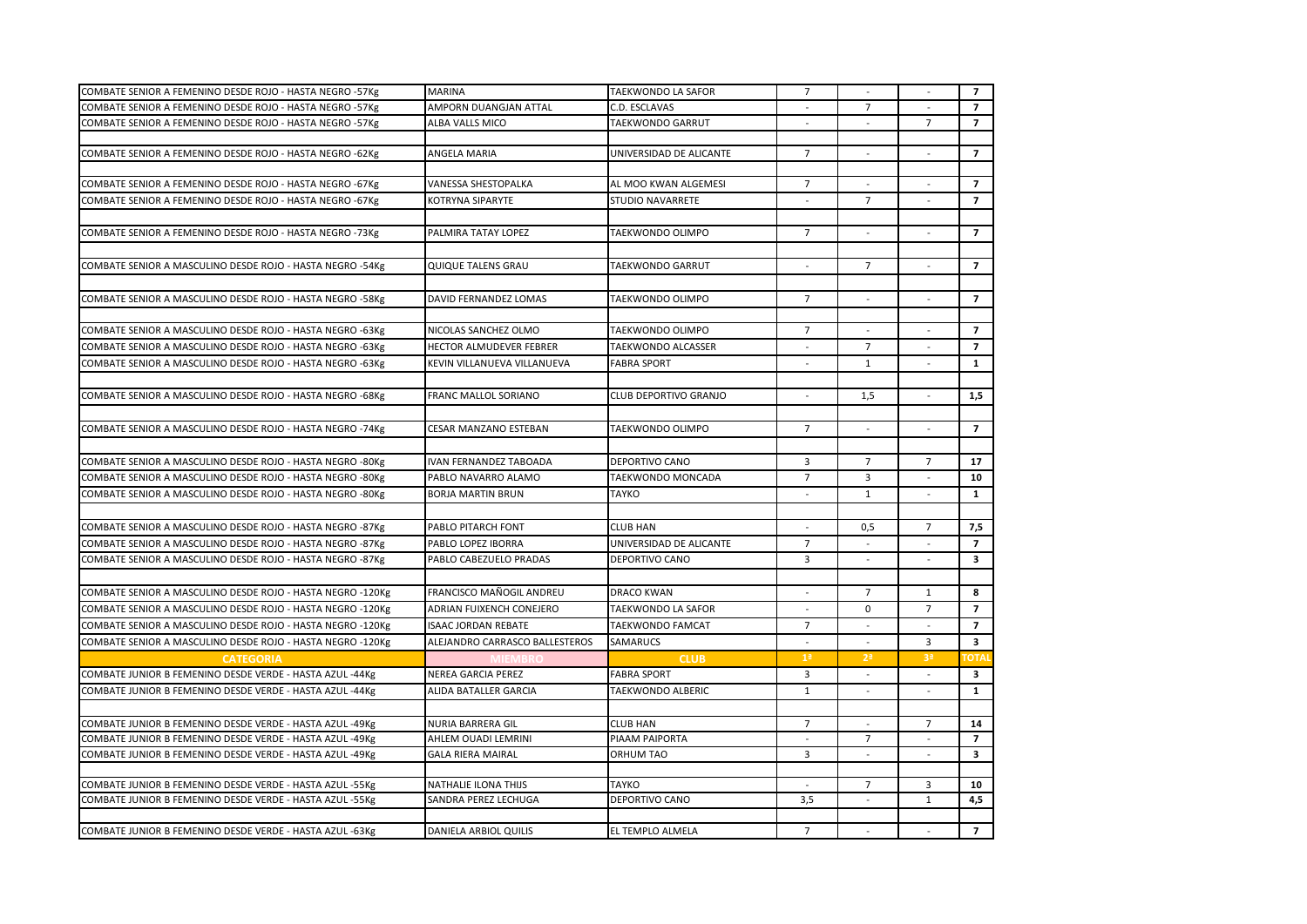| COMBATE JUNIOR B FEMENINO DESDE VERDE - HASTA AZUL -90Kg        | PAULA LOPEZ JIMENEZ              | DEPORTIVO CANO                | 3,5            | $\overline{\phantom{a}}$ | $\overline{7}$           | 10,5                    |
|-----------------------------------------------------------------|----------------------------------|-------------------------------|----------------|--------------------------|--------------------------|-------------------------|
| COMBATE JUNIOR B FEMENINO DESDE VERDE - HASTA AZUL -90Kg        | MAITE NAVARRO GALVIZ             | ZAFRILLA                      | $\sim$         |                          | $\overline{3}$           | $\overline{\mathbf{3}}$ |
|                                                                 |                                  |                               |                |                          |                          |                         |
| COMBATE JUNIOR B MASCULINO DESDE VERDE - HASTA AZUL -55Kg       | <b>IVAN FRECHINA JIMENEZ</b>     | TAEKWONDO V.COSTA             | $\overline{7}$ | $\overline{7}$           | $\overline{7}$           | 21                      |
| COMBATE JUNIOR B MASCULINO DESDE VERDE - HASTA AZUL -55Kg       | <b>NOE PAREDES VERA</b>          | <b>TAYKO</b>                  | ÷              | 3                        | $\mathbf{1}$             | 4                       |
| COMBATE JUNIOR B MASCULINO DESDE VERDE - HASTA AZUL -55Kg       | <b>HUGO VALLES ARIAS</b>         | PIAAM PAIPORTA                |                | $\mathbf{1}$             | 3                        | $\overline{\mathbf{4}}$ |
| COMBATE JUNIOR B MASCULINO DESDE VERDE - HASTA AZUL -55Kg       | <b>JAVIER ROMERA GARCIA</b>      | TAEKWONDO SAN VICENTE RASPEIG | 3              | $\overline{a}$           |                          | $\overline{\mathbf{3}}$ |
| COMBATE JUNIOR B MASCULINO DESDE VERDE - HASTA AZUL -55Kg       | VÍCTOR GARCÍA HERNÁNDEZ          | <b>TAYKO</b>                  |                | $\mathbf{1}$             | $\mathbf{1}$             | $\overline{2}$          |
|                                                                 |                                  |                               |                |                          |                          |                         |
| COMBATE JUNIOR B MASCULINO DESDE VERDE - HASTA AZUL -63Kg       | ASIER DELGADO PRETEL             | <b>FABRA SPORT</b>            | 1,5            | $\overline{7}$           | $\overline{\phantom{a}}$ | 8,5                     |
| COMBATE JUNIOR B MASCULINO DESDE VERDE - HASTA AZUL -63Kg       | ALVARO DEL VALLE JUAREZ          | TAEKWONDO PATERNA             | $\overline{7}$ |                          |                          | $\overline{7}$          |
|                                                                 |                                  |                               |                |                          |                          |                         |
|                                                                 |                                  |                               |                |                          |                          |                         |
| COMBATE JUNIOR C FEMENINO DESDE AMARILLO - HASTA NARANJA -49Kg  | <b>SYLIANNE Martinez Poquet</b>  | TAEKWONDO UNIVERSE VALLADA    | $\overline{7}$ | $\overline{\phantom{a}}$ | $\overline{a}$           | $\overline{7}$          |
|                                                                 |                                  |                               |                |                          |                          |                         |
| COMBATE JUNIOR C FEMENINO DESDE AMARILLO - HASTA NARANJA -55Kg  | MARIA XIMENA CRISTOBAL SCAMPINI  | <b>TAEKWONDO GARRUT</b>       |                |                          | $\overline{7}$           | $\overline{7}$          |
| COMBATE JUNIOR C FEMENINO DESDE AMARILLO - HASTA NARANJA -55Kg  | <b>MARIA RIPOLL CHURIAQUE</b>    | TAEKWONDO MONCADA             | ÷              | $\overline{\phantom{a}}$ | $\overline{3}$           | $\overline{\mathbf{3}}$ |
| COMBATE JUNIOR C FEMENINO DESDE AMARILLO - HASTA NARANJA -55Kg  | ZAINAB EL BAKKALI TEMLALI        | TAEKWONDO MONCADA             |                |                          | $\mathbf{1}$             | $\mathbf{1}$            |
|                                                                 |                                  |                               |                |                          |                          |                         |
| COMBATE JUNIOR C FEMENINO DESDE AMARILLO - HASTA NARANJA -63Kg  | SOFIA BELEN BONIVARDO            | <b>ORHUM TAO</b>              | 3              | $\overline{\phantom{a}}$ | $\overline{7}$           | 10                      |
| COMBATE JUNIOR C FEMENINO DESDE AMARILLO - HASTA NARANJA -63Kg  | SHERINE BOUZIANE                 | <b>FURYO</b>                  | $\overline{7}$ | $\overline{a}$           | $\overline{\phantom{a}}$ | $\overline{7}$          |
|                                                                 |                                  |                               |                |                          |                          |                         |
| COMBATE JUNIOR C MASCULINO DESDE AMARILLO - HASTA NARANJA -48Kg | <b>WALLY CHENTOUF</b>            | <b>FURYO</b>                  |                | $\overline{7}$           |                          | $\overline{7}$          |
| COMBATE JUNIOR C MASCULINO DESDE AMARILLO - HASTA NARANJA -48Kg | VICTOR GARCÍA MORENO             | <b>FABRA SPORT</b>            | 3,5            |                          |                          | 3,5                     |
| COMBATE JUNIOR C MASCULINO DESDE AMARILLO - HASTA NARANJA -48Kg | <b>NADIR AICHE</b>               | <b>TAEKWONDO SALES</b>        | $\overline{a}$ | 3                        | $\overline{a}$           | $\overline{\mathbf{3}}$ |
|                                                                 |                                  |                               |                |                          |                          |                         |
| COMBATE JUNIOR C MASCULINO DESDE AMARILLO - HASTA NARANJA -55Kg | LUCAS MIRALLES PARDO             | <b>CLUB HAN</b>               |                | $\overline{7}$           |                          | $\overline{7}$          |
| COMBATE JUNIOR C MASCULINO DESDE AMARILLO - HASTA NARANJA -55Kg | <b>MOHAMED ERGUIG</b>            | <b>TAEKWONDO GARRUT</b>       | ÷              | $\overline{\phantom{a}}$ | $\overline{7}$           | $\overline{7}$          |
| COMBATE JUNIOR C MASCULINO DESDE AMARILLO - HASTA NARANJA -55Kg | <b>AARON GUTIERREZ BOX</b>       | ORHUM TAO                     |                | $\overline{\phantom{a}}$ | 3                        | $\overline{\mathbf{3}}$ |
| COMBATE JUNIOR C MASCULINO DESDE AMARILLO - HASTA NARANJA -55Kg | <b>JORGE AUGUSTO GAUBERT</b>     | <b>FURYO</b>                  |                | 3                        |                          | $\overline{\mathbf{3}}$ |
| COMBATE JUNIOR C MASCULINO DESDE AMARILLO - HASTA NARANJA -55Kg | LUCAS REIG WEIDGRAAE             | TAEKWONDO MONCADA             | $\overline{a}$ | $\overline{a}$           | $\mathbf{1}$             | $\mathbf{1}$            |
|                                                                 |                                  |                               |                |                          |                          |                         |
| COMBATE JUNIOR C MASCULINO DESDE AMARILLO - HASTA NARANJA -63Kg | MASSINISSA BOUKHENNOUFA          | TAEKWONDO V.COSTA             |                | $\overline{7}$           | $\overline{7}$           | 14                      |
| COMBATE JUNIOR C MASCULINO DESDE AMARILLO - HASTA NARANJA -63Kg | EDUARDO LUIZ WOJTOVICZ LEPREVOST | <b>STUDIO NAVARRETE</b>       | $\overline{7}$ | $\mathbf{1}$             | $\mathbf{1}$             | 9                       |
| COMBATE JUNIOR C MASCULINO DESDE AMARILLO - HASTA NARANJA -63Kg | JHON MICHAEL FRANCO COLGUE       | <b>SAMARUCS</b>               |                |                          | 3                        | 3                       |
| COMBATE JUNIOR C MASCULINO DESDE AMARILLO - HASTA NARANJA -63Kg | DAMIÁN GÓMEZ MARTÍNEZ            | <b>CLUB HAN</b>               | $\overline{a}$ | 1                        |                          | $\mathbf{1}$            |
| COMBATE JUNIOR C MASCULINO DESDE AMARILLO - HASTA NARANJA -63Kg | ANDREU MARCO MARTINEZ            | TAEKWONDO OLIMPO              | $\overline{a}$ | $\overline{a}$           | $\mathbf{1}$             | $\mathbf{1}$            |
|                                                                 |                                  |                               |                |                          |                          |                         |
| COMBATE JUNIOR C MASCULINO DESDE AMARILLO - HASTA NARANJA -73Kg | ALVARO BUIGUES BULDU             | TAEKWONDO MONCADA             |                | $\overline{7}$           | $\overline{7}$           | 14                      |
| COMBATE JUNIOR C MASCULINO DESDE AMARILLO - HASTA NARANJA -73Kg | ZAKARIAS SERROUKH ZAMANI         | TAEKWONDO COLISEUM ALCALANS   |                | 3                        | $\overline{3}$           | 6                       |
| COMBATE JUNIOR C MASCULINO DESDE AMARILLO - HASTA NARANJA -73Kg | <b>GULLERMO UREÑA SORIANO</b>    | TAEKWONDO GARRUT              |                | $\overline{\phantom{a}}$ | $\mathbf{1}$             | $\mathbf{1}$            |
| COMBATE JUNIOR C MASCULINO DESDE AMARILLO - HASTA NARANJA -73Kg | <b>MIHAIL PUSCASU</b>            | <b>TAEKWONDO SALES</b>        |                |                          | $\mathbf{1}$             | $\mathbf{1}$            |
|                                                                 |                                  |                               |                |                          |                          |                         |
| COMBATE JUNIOR B MASCULINO DESDE VERDE - HASTA AZUL -120Kg      | <b>MOHAMED HOUDDA</b>            | <b>CLUB HAN</b>               |                | $\overline{7}$           |                          | $\overline{7}$          |
| <b>CATEGORIA</b>                                                |                                  | <b>CLUB</b>                   | 1 <sup>a</sup> | 2 <sup>a</sup>           | 3 <sup>a</sup>           | <b>TOTAL</b>            |
| COMBATE SENIOR B FEMENINO DESDE AMARILLO- HASTA AZUL -49Kg      | ARIS GABALDON BELEÑA             | TAEKWONDO COLISEUM ALCALANS   |                | $\overline{7}$           | $\overline{3}$           | 10                      |